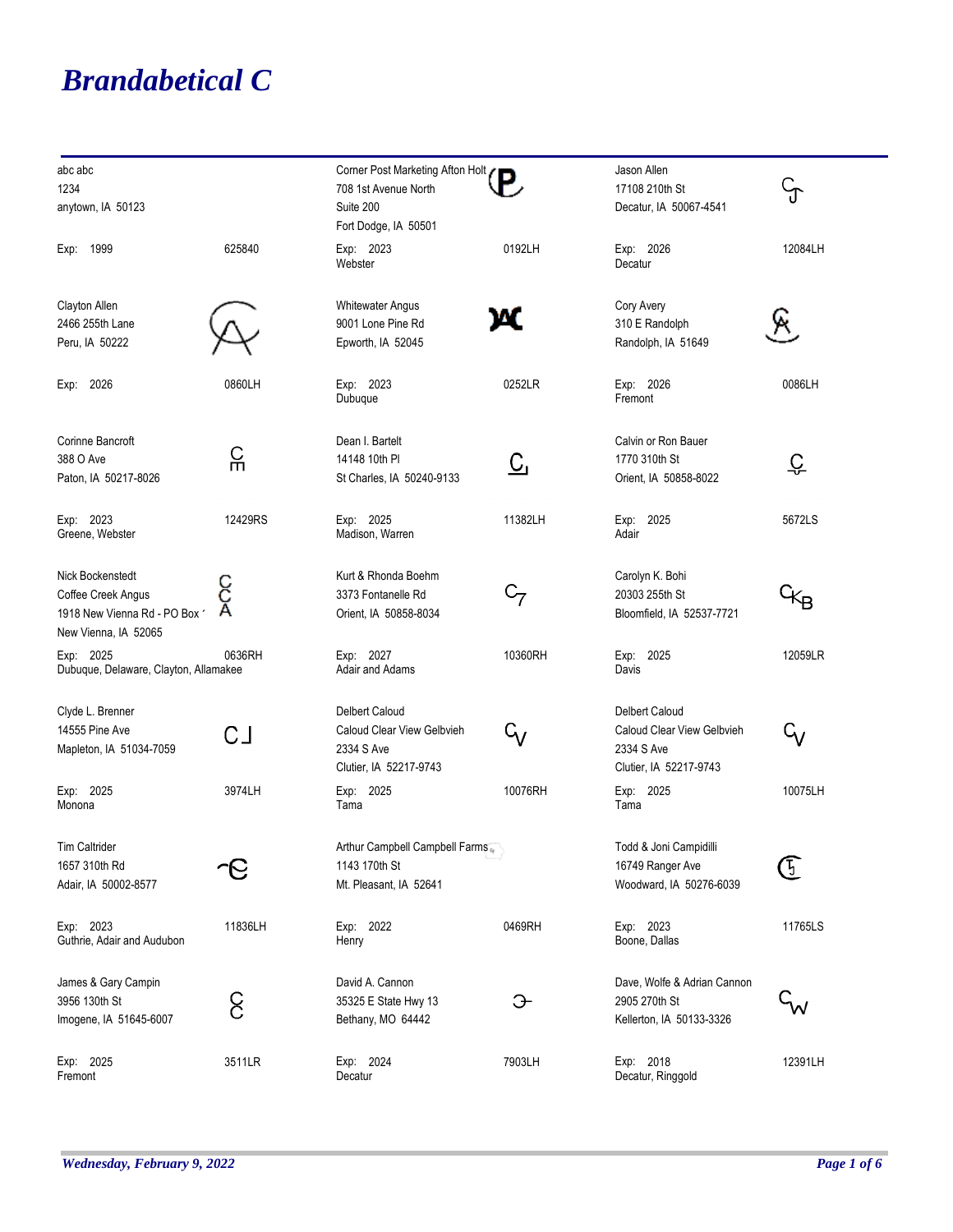| Michael J. Carlson<br>3501 Goldfinch Ave<br>Atlantic, IA 50022-7521        | <u>CC</u> | Steven Carlson<br>1495 390th St<br>Stratford, IA 50249-7541                                 | A          | Michael J. Carlson<br>3501 Goldfinch Ave<br>Atlantic, IA 50022-7521         | $\underline{\mathsf{CC}}$          |
|----------------------------------------------------------------------------|-----------|---------------------------------------------------------------------------------------------|------------|-----------------------------------------------------------------------------|------------------------------------|
| Exp: 2024<br>ALL                                                           | 10611LH   | Exp: 2024<br>Boone, Hamilton                                                                | 9985RH     | Exp: 2024<br>ALL                                                            | 10612RH                            |
| David Scott Carnes<br>1446 - 585th St<br>Cherokee, IA 51012                | ငွ        | Sam and/or Randy Carney<br>Carney Farms Inc<br>1343 300th St<br>Adair, IA 50002-8540        | C          | Jason & Kellie Carolan Enterprises,<br>1807 N Jackson St<br>Tama, IA 52339  | E                                  |
| Exp: 2024<br>Cherokee                                                      | 0519RH    | Exp: 2026<br>Guthrie                                                                        | 11465RR    | Exp: 2023<br>Tama                                                           | 0260RS                             |
| Robert Casper<br>Casper Brothers<br>PO Box 329<br>Winterset, IA 50273-0329 | С         | Cassady Cattle Co.<br>James & Cindi Cassady: Brian C<br>600 W Turner St.<br>Truro, IA 50257 | င်<br>V    | Steve Chamberlain<br>1509 Wolf Creek Dr<br>Lorimor, IA 50149-8528           | C                                  |
| Exp: 2025<br>Madison                                                       | 0698RH    | Exp: 2026<br>Lucas, Madison, Warren, Cass, Clarke                                           | 12164LH    | Exp: 2022<br>Union                                                          | 10391LH                            |
| Kenneth & Phyllis Cheers<br>2563 Redwood Ave<br>Afton, IA 50830-8225       | $\infty$  | Paul Chizek<br>14385 Hickory Ave<br>Clear Lake, IA 50428-9065                               | Ч۳         | Dennis Clarahan<br>19425 280th Ave<br>Harper, IA 52231-8748                 | $\mathfrak{C}% _{A}^{\alpha\beta}$ |
| Exp: 2025<br>Clarke, Union                                                 | 9455RR    | Exp: 2023<br>Cerro Gordo                                                                    | 11258LH    | Exp: 2025<br>Keokuk                                                         | 11977RH                            |
| Larry Clark<br>1465 Highway 137<br>Albia, IA 52531-8882                    | <u>င</u>  | Catherine Joy Clark<br>20320 W US Highway 69<br>Ridgeway, MO 64481-6202                     | 오          | Craig Clausing<br>1862 Garden Ave<br>Waverly, IA 50677-9498                 | C3                                 |
| Exp: 2025<br>Monroe                                                        | 11248LS   | Exp: 2025<br>Decatur                                                                        | 12572LH    | Exp: 2025<br>Bremer                                                         | 11542LH                            |
| Michael Cline<br>Cline Farms<br>1627 Poplar Ave<br>Prescott, IA 50859-8029 | E         | Todd A. Clubb<br>C-Farms<br>6036 31st Ave<br>Vinton, IA 52349-0000                          | $\times^C$ | Chad J. Comes<br>57595 Keystone Rd<br>Atlantic, IA 50022-8524               | ତି                                 |
| Exp: 2024<br>Adams                                                         | 12482LH   | Exp: 2025<br>Benton                                                                         | 12561LH    | Exp: 2027<br>Cass, Pottawattamie                                            | 10426LH                            |
| Jessica Conklin<br>2129 205th Street<br>Independence, IA 50644             | ⅇ         | Kelly L. Cooper<br>2889 Juniper Ave<br>Casey, IA 50048-8049                                 | $O-C$      | A. H. Cooper<br>Cooper Farms Inc<br>1849 Highway 63<br>Traer, IA 50675-9340 | $\bm{\mathcal{L}}$                 |
| Exp: 2023<br>Buchanan                                                      | 5201RS    | Exp: 2027<br>Adair, Guthrie                                                                 | 12322LR    | Exp: 2025<br>Tama                                                           | 8457RH                             |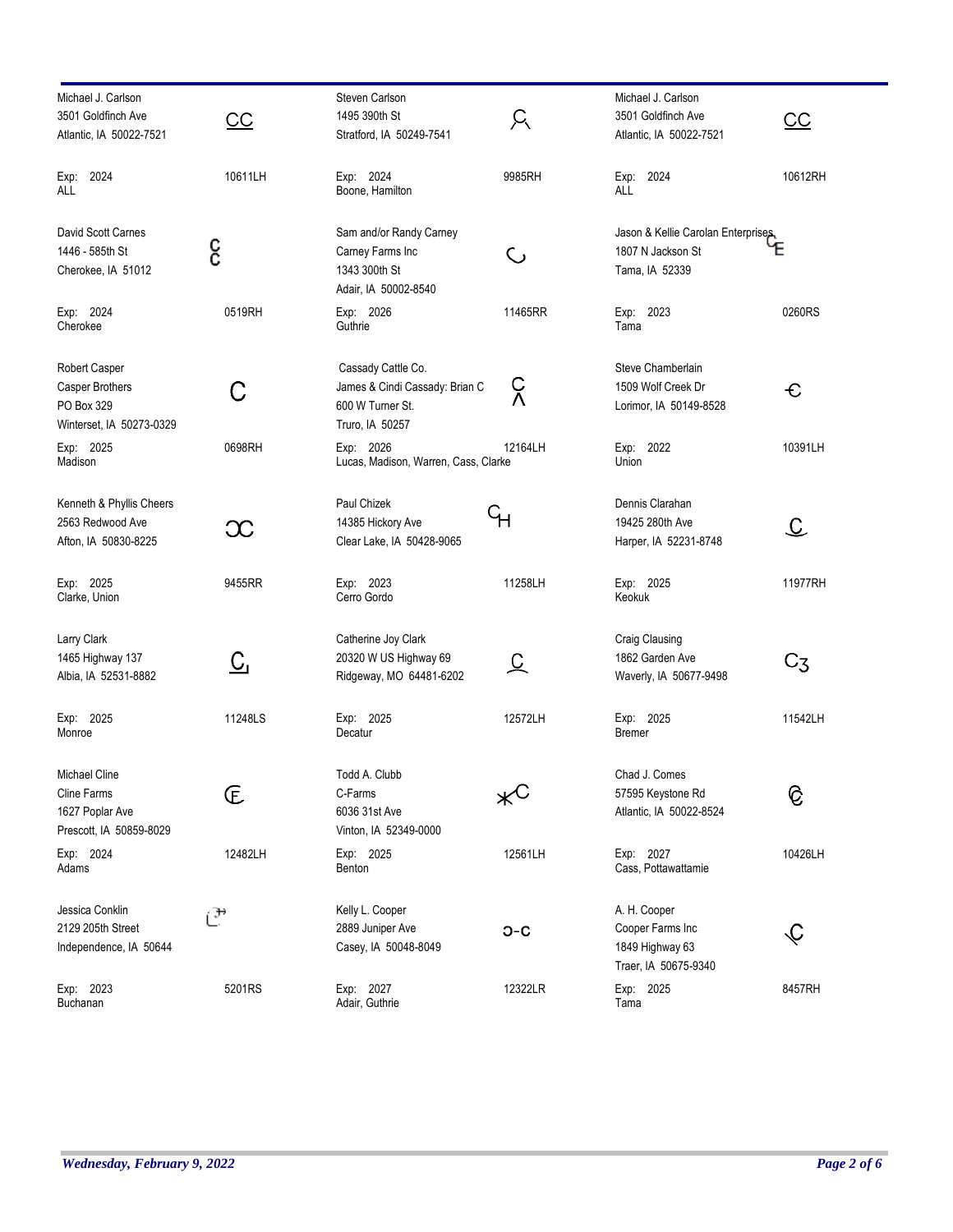| Shelby or Alexis Cornelius<br>1811 2nd Ave NW<br>Waverly, IA 50677                                          |                         | Shelby Cornelius<br>1811 2nd Ave. NW<br>Waverly, IA 50677                               | သွင                                                                                                                | Gary Cossel<br>14759 202nd St<br>Bloomfield, IA 52537-7266        | $C - C$   |
|-------------------------------------------------------------------------------------------------------------|-------------------------|-----------------------------------------------------------------------------------------|--------------------------------------------------------------------------------------------------------------------|-------------------------------------------------------------------|-----------|
| Exp: 2026<br>Butler, Bremer                                                                                 | 9804RH                  | Exp: 2024<br>Butler, Bremer                                                             | 3303RH                                                                                                             | Exp: 2026<br>Davis                                                | 9584LH    |
| Dennis M. Costello<br>2995 145th St<br>Charlotte, IA 52731-9656                                             | $\overline{\mathsf{C}}$ | Nicholas James Crouse<br>2166 - 170th St<br>Dana, IA 50064                              |                                                                                                                    | Nicholas James Crouse<br>2166 - 170th St<br>Dana, IA 50064        |           |
| Exp: 2025<br>Clinton, Jackson                                                                               | 10037RS                 | Exp: 2025<br>Greene                                                                     | 0634LH                                                                                                             | Exp: 2025<br>Greene                                               | 0635RH    |
| Stan Curtis<br>Curtis Cattle Ranch<br>2235 Fairway Heights<br>Carroll, IA 51401                             | ငု၃                     | <b>Bonnie Dahlstrom</b><br>1523 Easton Ave<br>Waverly, IA 50677-9108                    |                                                                                                                    | Cody Deakman<br>3161 Evans Ave<br>Stratford, IA 50249-7426        | ৩         |
| Exp: 2022<br>Taylor                                                                                         | 12282LH                 | Exp: 2025<br>Bremer                                                                     | 10825LS                                                                                                            | Exp: 2023<br>Hamilton                                             | 11262LH   |
| Roger & Carol Deao<br>Crazy 3 Buck'n Bulls & Cattle Cc<br><b>12028 Vine Ave</b><br>Stockport, IA 52651-8107 | C <sub>3</sub>          | Cody S. Dresher<br>1885 120th St<br>Red Oak, IA 51566                                   | IJD                                                                                                                | Chisum & Talena Dudney<br>2471 230th Street<br>Humboldt, IA 50548 | E,        |
| Exp: 2024<br>Lee, Van Buren                                                                                 | 12495RH                 | Exp: 2025<br>Montgomery                                                                 | 0817LH                                                                                                             | Exp: 2025<br>Humboldt                                             | 9616RS    |
| Kenneth W. Dunbar<br>12554 NE 66th Street<br>Elkhart, IA 50073-9025                                         | ୟ                       | <b>Clifford or Chris Eakins</b><br>10739 Jewel Ave<br>Bloomfield, IA 52537              | $\%$                                                                                                               | Craig Ewoldsen<br>810 Eisenhower Road<br>Osceola, IA 50213        | <u>Сш</u> |
| Exp: 2027<br>Polk                                                                                           | 11701LH                 | Exp: 2026<br>Davis                                                                      | 0697LH                                                                                                             | Exp: 2025<br>Clarke, Decatur                                      | 7010LH    |
| Talon Crest Farms, LLC<br>2359 Deer Run Avenue<br>Winterset, IA 50273                                       | Ê                       | Perry M. Feller<br><b>CVR Quarter Horses</b><br>21117 - 362nd Ave<br>Bellevue, IA 52031 |                                                                                                                    | Jerry & Sarah Freestone<br>33375 K Ave<br>Adel, IA 50003          | ЭF        |
| Exp: 2025<br>Madison                                                                                        | 0739LS                  | Exp: 2026<br>Jackson                                                                    | 0649LH                                                                                                             | Exp: 2022<br>Dallas                                               | 0092LH    |
| Clinton E. Griner<br>1521 E 2nd St<br>Webster City, IA 50595                                                |                         | Carrie M. Herold<br>1211 30th Place<br>Pleasantville, IA 50225                          | $\mathfrak{E}% _{T}=\mathfrak{E}_{T}\!\left( a,b\right) ,\ \mathfrak{E}_{T}=\mathfrak{E}_{T}\!\left( a,b\right) ,$ | Clint Hodson<br>8425 Hwy S31<br>Pleasantville, IA 50225           |           |
| Exp: 2026<br>Hamilton                                                                                       | 9833LS                  | Exp: 2023<br>Marion/Warren                                                              | 11738RH                                                                                                            | Exp: 2025<br>Warren                                               | 11505LH   |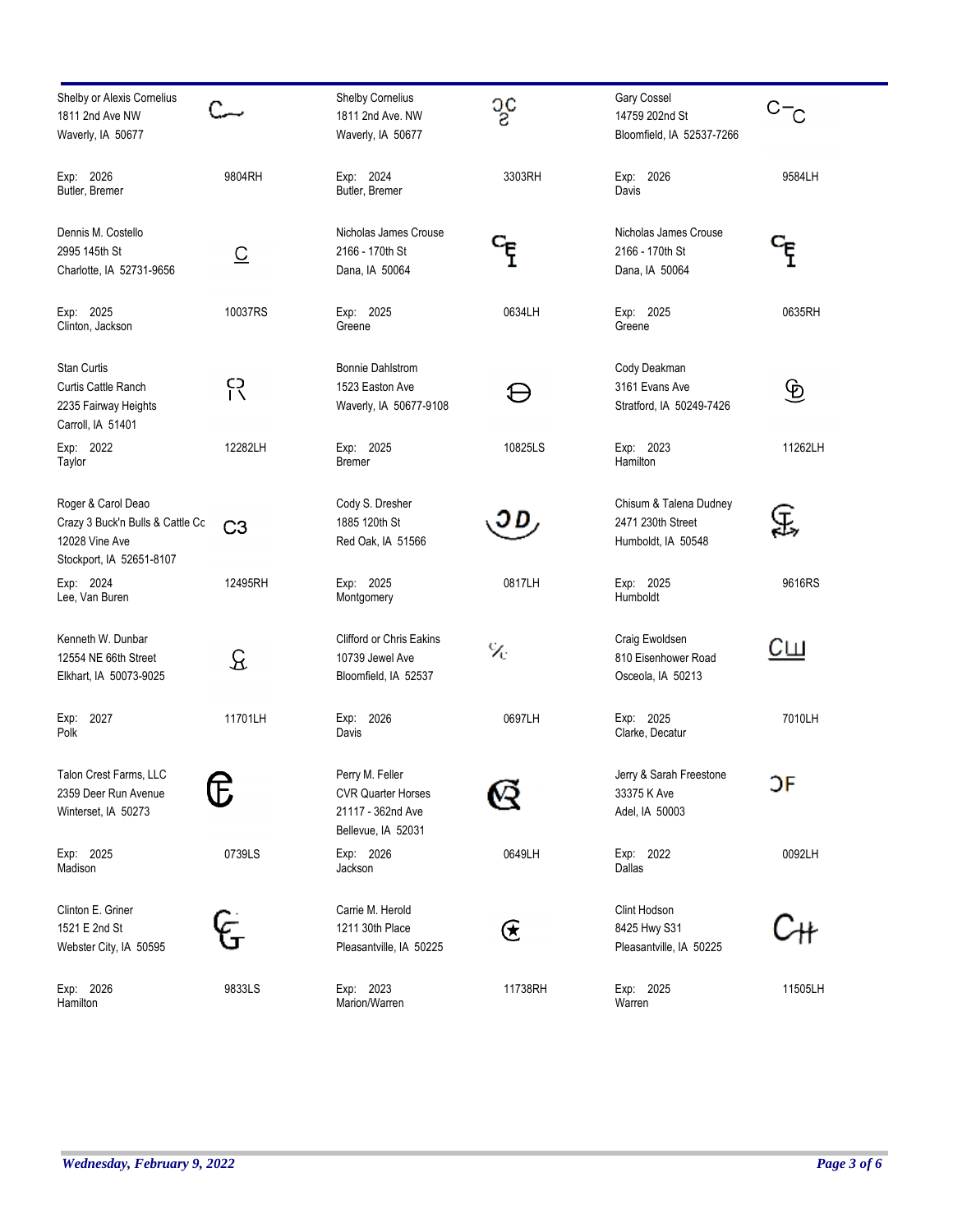| Christy Hoksbergen<br>2351 Vermont St<br>Bussey, IA 50044                                  | ନ-         | Johnnie Howard<br>2505 Salem Rd<br>New London, IA 45625                                    | Ē         | Gene Hoy<br>Coal Creek Farm<br>507 N Oak St.; PO Box 272<br>Richland, IA 52585                        | $\mathrm{c}_{\mathrm{c_F}}$ |
|--------------------------------------------------------------------------------------------|------------|--------------------------------------------------------------------------------------------|-----------|-------------------------------------------------------------------------------------------------------|-----------------------------|
| Exp: 2024<br>Marion                                                                        | 12491LS    | Exp: 2025<br>Henry                                                                         | 0010LH    | Exp: 2023<br>Mahaska, Keokuk and Grundy                                                               | 4215LS                      |
| Carl Israel<br>607 W Temple<br>Lenox, IA 50851                                             | Œ          | Charles E. Jackson<br>3223 Dear Run Trl<br>Oto, IA 51044-8024                              | ှ<br>၂    | Eugene (Gene) Jordan<br>2606 P Avenue<br>Williamsburg, IA 52361                                       | <b>CV</b>                   |
| Exp: 2026<br>Taylor                                                                        | 0084LH     | Exp: 2023<br>Woodbury                                                                      | 9134LH    | Exp: 2023<br>lowa                                                                                     | 7655LS                      |
| Chad Kain<br>Kain Rodeo Cattle<br>P O Box 453<br>Prairie City, IA 50228                    | JС         | Chad Kain<br>6512 Hwy F70 W<br>Monroe, IA 50170                                            |           | Lakoda Kelber<br>1514 295th Street<br>Rhodes, IA 50234                                                |                             |
| Exp: 2023<br>Marion                                                                        | 10557LH    | Exp: 2023<br>Marion/Jasper                                                                 | 0446LH    | Exp: 2023<br>Marshall                                                                                 | 0471LS                      |
| Christine Kopf<br>517 Walnut Ct<br>Waverly, IA 50677                                       | Gς         | Christine Kopf<br>517 Walnut Ct<br>Waverly, IA 50677                                       |           | Christine Kopf<br>517 Walnut Ct<br>Waverly, IA 50677                                                  |                             |
| Exp: 2026<br>Black Hawk, Bremer                                                            | 2974LR     | Exp: 2026<br>Black Hawk, Bremer                                                            | 2973LS    | Exp: 2026<br>Black Hawk, Bremer                                                                       | 2975LH                      |
| Chris Laidig<br><b>CM Quarter Horses</b><br>407 S Clark Ave<br>Prairie City, IA 50228-8547 | ЧM         | Callin Lenhart<br>1943 - 322nd St.<br>Bedford, IA 50833                                    | ¢         | Calvin A. Leonard<br>Leonard Cattle Company<br>6586 O Ave<br>Holstein, IA 51025-7015                  | CL                          |
| Exp: 2027<br>Clay, Jasper                                                                  | 12357LH    | Exp: 2024<br>Taylor                                                                        | 0506LS    | Exp: 2024<br>Cherokee and Ida                                                                         | 0272RH                      |
| William C. Leupold<br>13515 253rd Ave<br>Spirit Lake, IA 51360-9426                        |            | Lee C. Lewis<br>Lewis Brothers (Lee & T John)<br>3025 Hollenbeck Rd<br>Palo, IA 52324-9786 |           | Debra Ann Metcalf<br>513 Washington St<br>Carson, IA 51525                                            | с<br>мо                     |
| Exp: 2025<br>Dickinson                                                                     | 10840LH    | Exp: 2026<br>Linn                                                                          | 9554LH    | Exp: 2025<br>Pottawattamie                                                                            | 9767LH                      |
| C B Neel & Sons Inc<br>3447 Lark Ave<br>Manly, IA 50456-8010                               | <b>CBN</b> | Carl & Son Chris Nehring<br>3213 260th Ct<br>St Charles, IA 50240-8573                     | <b>CN</b> | <b>Taylor Newberry</b><br>Running Chance Farm<br>PO Box 128; 201 S Church St<br>Morning Sun, IA 52601 |                             |
| Exp: 2025<br>Cerro Gordo, Worth                                                            | 1440RH     | Exp: 2026<br>Madison                                                                       | 8773RR    | Exp: 2025<br>Des Moines                                                                               | 1307LH                      |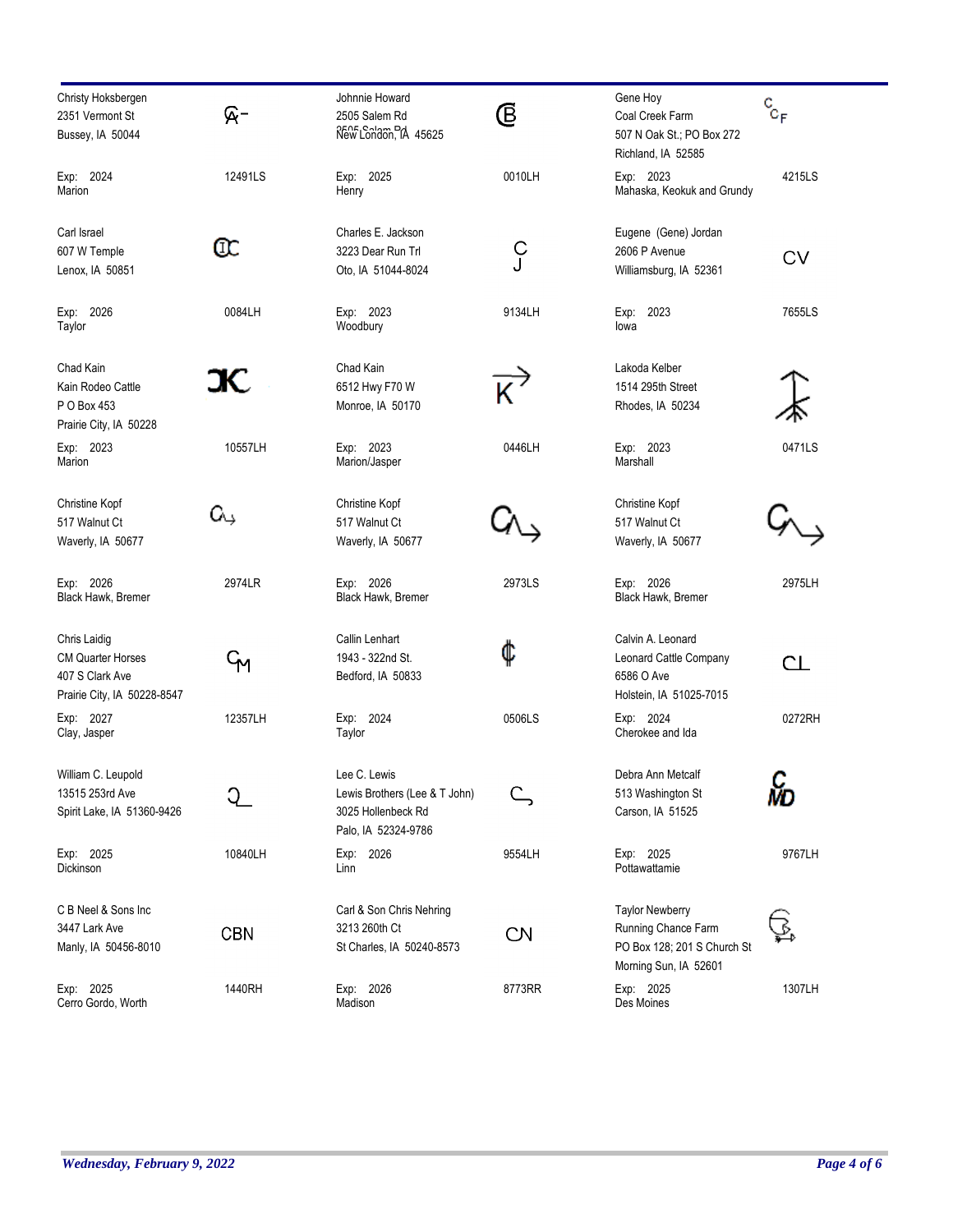| Justin Meade Quarter Moon Farms, Inc.<br>PO Box 5556<br>Coralville, IA 52241                             | W                 | Chris & Amber Rardin<br>7751 Hwy F17W<br>Baxter, IA 50028                                                     | ရှ             | c/o Clifford A. Rater<br>Clifford A or Timothy or Philip D I<br>3332 Idaho St<br>Woodburn, IA 50275-8030 | $C \setminus$           |
|----------------------------------------------------------------------------------------------------------|-------------------|---------------------------------------------------------------------------------------------------------------|----------------|----------------------------------------------------------------------------------------------------------|-------------------------|
| Exp: 2024<br>Johnson                                                                                     | 12470LH           | Exp: 2024<br>Jasper                                                                                           | 9724LH         | Exp: 2027<br>Clarke, Lucas                                                                               | 12441LR                 |
| Clifford A. Rater, Jr<br>Clifford A or Timothy A Rater or<br>318 S Kossuth St.<br>Osceola, IA 50213-1439 | $C \setminus$     | Clifford A. Rater, Jr.<br>or Daniel, Timothy, Philip Rater<br>318 - S. Kossuth St.<br>Osceola, TA '50213-1439 | CR             | Richard Redinbaugh<br>Camp Creek Farm & Ranch Inc<br>24863 470th St<br>Centerville, IA 52544-8878        | F                       |
| Exp: 2022<br>Clarke, Lucas                                                                               | 11680LH           | Exp: 2022<br>Clarke, Lucas                                                                                    | 11553LR        | Exp: 2025<br>Appanoose                                                                                   | 10170RH                 |
| Kristoffer Rhodes<br>1225 Leavenworth Plaza<br>Omaha, NE 68108                                           | $(\mathsf{P}\, )$ | Frank Santana<br>1101 Highway 169<br>Winterset, IA 50273-8480                                                 | $\mathfrak{C}$ | David R. Savage<br>PO Box 617<br>717 W 1st Street<br>Monticello, IA 52310-0617                           | <b>C</b> <sup>2</sup> H |
| Exp: 2027<br>Polk                                                                                        | 1471RH            | Exp: 2020<br>Madison                                                                                          | 12566RH        | Exp: 2027<br>Jones                                                                                       | 11678LH                 |
| Charles M. Scarlett<br>11820 NE 104th St<br>Maxwell, IA 50161                                            | S)                | Ronald W. Schilling<br>1555 260th St<br>Nashua, IA 50658                                                      | CS             | Calvin James Shindoll Sr<br>995 Breezy Corners Rd<br>Waukon, IA 52172-7552                               | ငတ                      |
| Exp: 2025<br>Polk                                                                                        | 6114LH            | Exp: 2025<br>Chickasaw                                                                                        | 6373LH         | Exp: 2020<br>Allamakee                                                                                   | 4437RH                  |
| Robert E. Simpson<br>1761 Taylor-Page Ave<br>Clarinda, IA 51632-4057                                     | $C \wedge$        | Barbara Sipherd<br>Cruz Mini Longhorns<br>23845 205th Street<br>Cresent, IA 51526                             | ᡃᡃŖᢩ           | Cade and Carlie Sloan<br>828 - 60th Ave<br>Pleasantville, IA 50225                                       | <u>ୋ</u>                |
| Exp: 2025<br>Page, Taylor                                                                                | 6747LH            | Exp: 2024<br>Pottawattamie                                                                                    | 0383RH         | Exp: 2022<br>Marion, Lucas, Wayne                                                                        | 0154LH                  |
| Colby & Travis Smith<br>ColTra LLC<br>6310 150th Ave<br>Storm Lake, IA 50588-7331                        | ŒΓ                | Adam or Lindsay Smith<br>17555 Royal Blvd.<br>Bloomfield, IA 52537                                            | ဖ              | Travis or Shawn Snyder<br>32602 Old Portland Rd<br>Adel, IA 50003                                        |                         |
| Exp: 2024<br>Buena Vista, Sac, Warren, Lucas, Clarke & Decatur                                           | 12469RH           | Exp: 2026<br>Davis                                                                                            | 0460LH         | Exp: 2018<br>Dallas                                                                                      | 0297LH                  |
| William E. Stanley<br>2742 45th St<br>Clio, IA 50052-8730                                                | ЭC                | Carl Stephens<br>1232 US Hwy 71<br>Villisca, IA 50864-8536                                                    | CS             | Mark Stock<br>Crooked Creek Cattle Company<br>929 Makee Dr<br>Waukon, IA 52172-7750                      | င်                      |
| Exp: 2023<br>Wayne                                                                                       | 10517LH           | Exp: 2023<br>Montgomery, Page                                                                                 | 7686LH         | Exp: 2024<br>Allamakee, Winneshiek                                                                       | 11850LH                 |